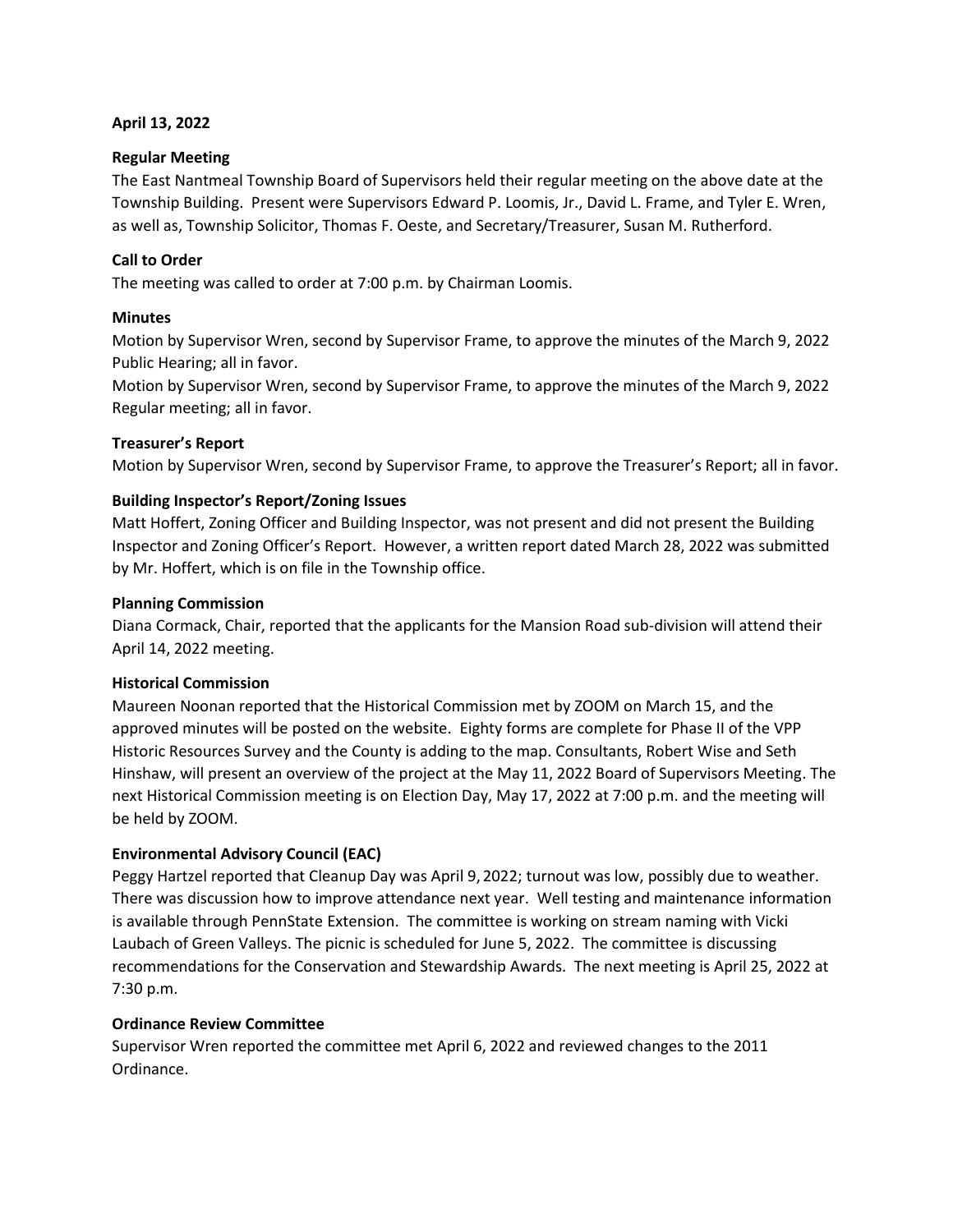### **Public Meeting Announcements**

- 1. Planning Commission April 14, 2022 @ 7:30 p.m.
- 2. Historical Commission April 19, 2022 @ 7:00 p.m.
- 3. Zoning Hearing Board Hearing April 21, 2022  $@ 7:00 p.m.$
- 4. Environmental Advisory Council April 25, 2022 @ 7:30 p.m.
- 5. Ordinance Review Committee May 3, 2022 @ 7:00 p.m.
- 6. Board of Supervisors May 11, 2022 @ 7:00 p.m.

### **Subdivisions/Land Development in Review**

Chester Springs Investments, LLC **–** 3121 Horseshoe Trail – Date to Act July 12, 2022

The Zoning Hearing Board Hearing met April 7, 2022, and the Hearing was continued to April 21, 2022 at 7:00 p.m.

AP Development Group – 245 Mansion Road Minor Subdivision Final Plan

The Township received the subdivision plan for a three-lot subdivision with two proposed dwellings. Resident, Gary Wills asked if the owner will donate the existing historic house on the property to the Township. Chairman Loomis suggested that Mr. Wills attend the Planning Commission Meeting on April 14, 2022 to inquire. Motion by Supervisor Frame to accept the 245 Mansion Road Minor Subdivision Final Plan for review, second by Supervisor Wren; all in favor.

### **Correspondence**

None

#### **Old Business**

None

#### **New Business**

Motion by Supervisor Wren, second by Supervisor Frame, to advertise the 2022 Road Projects; all in favor. Chairman Loomis commented that the oil and chip project is planned for Nantmeal Road, from Templin Road to SR401, and from Fairview Road to Ludwigs Crossing Lane. The second project is for paving Nantmeal Road from Iron Bridge Road to Coventryville Road.

Motion by Supervisor Frame, second by Supervisor Wren to appoint Janice M. Kelsey to the Environmental Advisory Council, term ending January 2, 2023; all in favor.

#### **Public Comment**

Chairman Loomis reported he met with the Township Engineer and the PA Turnpike Commission regarding the Adams Road Bridge replacement project. The project will go out to bid in 2024 and construction is planned for 2025.

Resident Gary Wills stated there is a water issue on Horseshoe Trail.

## **Payment of Bills**

Motion by Supervisor Wren, second by Supervisor Frame, to pay bills presented, in the amount of \$22,399.47, from the General Fund; all in favor.